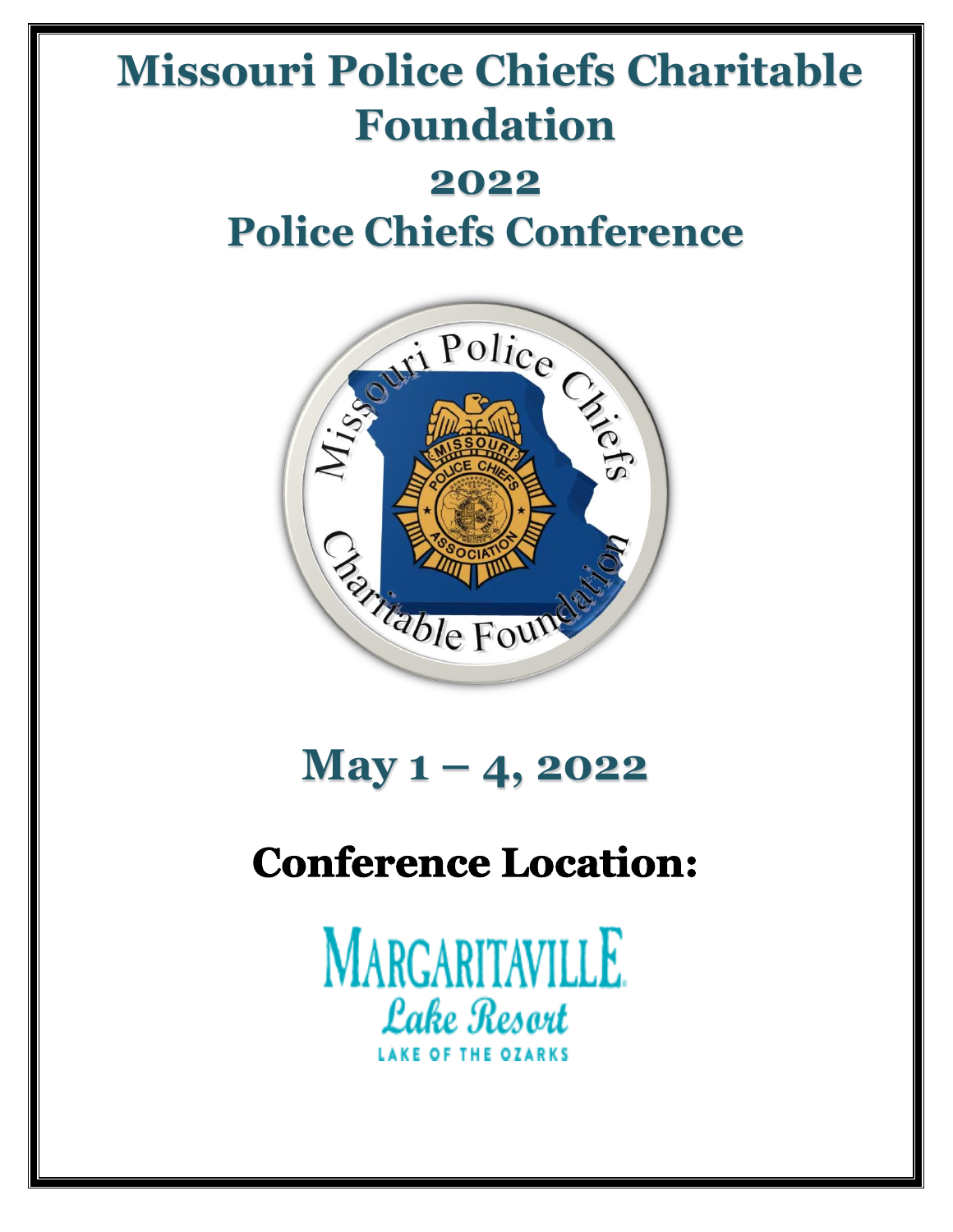| May $1 - 4$ , 2022<br><b>Registration Form</b><br><sup>table</sup> For<br><b>LAST NAME:</b><br>POST <sub>No.</sub><br><b>FIRST NAME:</b><br><b>SPOUSE NAME:</b><br><b>AGENCY:</b><br><b>BILLING ADDRESS:</b><br>Zip<br><b>State</b><br><b>PHONE:</b><br>FAX:<br><b>BILLING EMAIL:</b><br><b>REGISTRATION FEE:</b><br><b>NO REFUNDS AFTER April 15, 2021</b><br>\$350.00/FULL Delegate Registration<br>\$75.00 Spouse Registration<br><b>TOTA</b><br><b>575 .00 Late Registration Fee (After April 15, 2022)</b><br><b>Invoice above address</b><br><b>Check Payment is enclosed</b><br>All Credit Card Payments will be charged a 3% fee for processing<br><b>Credit Card Number:</b><br><b>3 Digit Code</b><br>Exp.<br>Card type: Visa $\square$ MasterCard $\square$ Discover $\square$ AmEx $\square$<br><b>Signature:</b> | ri Police | <b>2022 Police Chiefs Conference</b> |  |
|-------------------------------------------------------------------------------------------------------------------------------------------------------------------------------------------------------------------------------------------------------------------------------------------------------------------------------------------------------------------------------------------------------------------------------------------------------------------------------------------------------------------------------------------------------------------------------------------------------------------------------------------------------------------------------------------------------------------------------------------------------------------------------------------------------------------------------|-----------|--------------------------------------|--|
|                                                                                                                                                                                                                                                                                                                                                                                                                                                                                                                                                                                                                                                                                                                                                                                                                               |           |                                      |  |
|                                                                                                                                                                                                                                                                                                                                                                                                                                                                                                                                                                                                                                                                                                                                                                                                                               |           |                                      |  |
|                                                                                                                                                                                                                                                                                                                                                                                                                                                                                                                                                                                                                                                                                                                                                                                                                               |           |                                      |  |
|                                                                                                                                                                                                                                                                                                                                                                                                                                                                                                                                                                                                                                                                                                                                                                                                                               |           |                                      |  |
|                                                                                                                                                                                                                                                                                                                                                                                                                                                                                                                                                                                                                                                                                                                                                                                                                               |           |                                      |  |
|                                                                                                                                                                                                                                                                                                                                                                                                                                                                                                                                                                                                                                                                                                                                                                                                                               |           |                                      |  |
|                                                                                                                                                                                                                                                                                                                                                                                                                                                                                                                                                                                                                                                                                                                                                                                                                               |           |                                      |  |
|                                                                                                                                                                                                                                                                                                                                                                                                                                                                                                                                                                                                                                                                                                                                                                                                                               |           |                                      |  |
|                                                                                                                                                                                                                                                                                                                                                                                                                                                                                                                                                                                                                                                                                                                                                                                                                               |           |                                      |  |
|                                                                                                                                                                                                                                                                                                                                                                                                                                                                                                                                                                                                                                                                                                                                                                                                                               |           |                                      |  |
|                                                                                                                                                                                                                                                                                                                                                                                                                                                                                                                                                                                                                                                                                                                                                                                                                               |           |                                      |  |
|                                                                                                                                                                                                                                                                                                                                                                                                                                                                                                                                                                                                                                                                                                                                                                                                                               |           |                                      |  |
|                                                                                                                                                                                                                                                                                                                                                                                                                                                                                                                                                                                                                                                                                                                                                                                                                               |           |                                      |  |
| <b>Opening Ceremony Dinner, Auction and 50/50 Raffle Sunday May 1, 2022 at 5:00 pm. EVERYONE</b><br>is encouraged to attend this fun event. This will your opportunity to meet the vendors                                                                                                                                                                                                                                                                                                                                                                                                                                                                                                                                                                                                                                    |           |                                      |  |
| Please indicate how many will be attending this event, including yourself.                                                                                                                                                                                                                                                                                                                                                                                                                                                                                                                                                                                                                                                                                                                                                    |           |                                      |  |
| PLEASE RETURN THIS FORM TO:                                                                                                                                                                                                                                                                                                                                                                                                                                                                                                                                                                                                                                                                                                                                                                                                   |           |                                      |  |
| cbuschjost@mopca.com                                                                                                                                                                                                                                                                                                                                                                                                                                                                                                                                                                                                                                                                                                                                                                                                          |           |                                      |  |
| <b>Missouri Police Chiefs Association</b>                                                                                                                                                                                                                                                                                                                                                                                                                                                                                                                                                                                                                                                                                                                                                                                     |           |                                      |  |
| 1001 East High Street<br>Jefferson City, MO 65101                                                                                                                                                                                                                                                                                                                                                                                                                                                                                                                                                                                                                                                                                                                                                                             |           | <b>OR</b>                            |  |
| Fax: (573) 636-6634   Phone: (573) 636-5444                                                                                                                                                                                                                                                                                                                                                                                                                                                                                                                                                                                                                                                                                                                                                                                   |           |                                      |  |